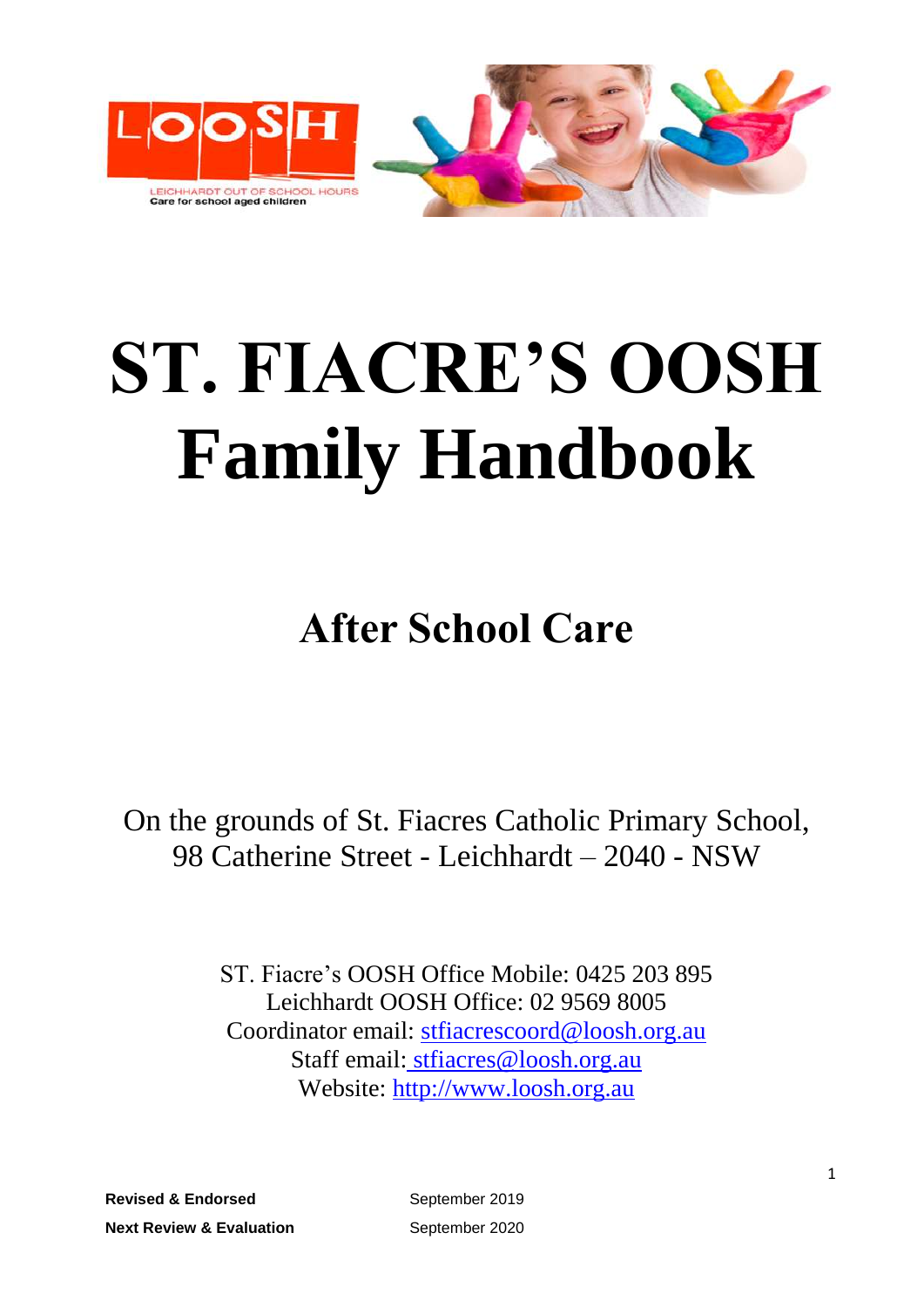# **Contents**

| <b>About St. Fiacre's OOSH</b>          | <b>Page Number</b> |
|-----------------------------------------|--------------------|
| Our Philosophy                          | 3                  |
| Hours of Operation                      | 3                  |
| <b>Organisational Structure</b>         | $\overline{4}$     |
| Who can use St. Fiacre's OOSH / LOOSH?  | 5                  |
|                                         |                    |
| <b>Enrolment</b><br>Enrolment           |                    |
|                                         | 5<br>5             |
| Membership Fee                          | 6                  |
| <b>Family Induction</b>                 |                    |
| Fees                                    |                    |
| Fee Structure                           | 6                  |
| Non-notification Fee                    | 6                  |
| <b>Late Fees</b>                        | 7                  |
| Fee Inquiries                           | $\tau$             |
| Fee Payments                            | $\overline{7}$     |
| <b>Child Care Subsidy</b>               |                    |
| Child Care Subsidy                      | 7                  |
| <b>Allowable Absences</b>               | 8                  |
| Withdrawing from LOOSH                  | 8                  |
| <b>St. Fiacre's Programs</b>            |                    |
| After School Care                       | 8                  |
| <b>Before School Care</b>               | 9                  |
| <b>Vacation Care</b>                    | 9                  |
| Program Planning                        | 9                  |
| <b>OSHC National Quality Standard</b>   | 10                 |
| Afternoon Tea                           | 10                 |
|                                         |                    |
| <b>Policies &amp; Procedures</b>        |                    |
| <b>Expectations of Parents</b>          | 11                 |
| Sign In/Out Procedures<br>Absences      | 11<br>11           |
| <b>Late Collection</b>                  | 11                 |
| Change of Booking                       | 12                 |
| Parent Feedback                         | 12                 |
| <b>Complaints Process</b>               | 12                 |
| <b>Communication with Parents</b>       | 12                 |
| Privacy and Confidentiality             | 12                 |
| <b>Educator to Child Ratios</b>         | 13                 |
| <b>Centre Rules</b>                     | 13                 |
| Behaviour expectations                  | 13                 |
| <b>Sun Smart</b>                        | 14                 |
| Injury, Illness and Infectious Diseases | 14                 |
| Medication                              | 14                 |
| <b>Lost Property</b>                    | 14                 |
|                                         |                    |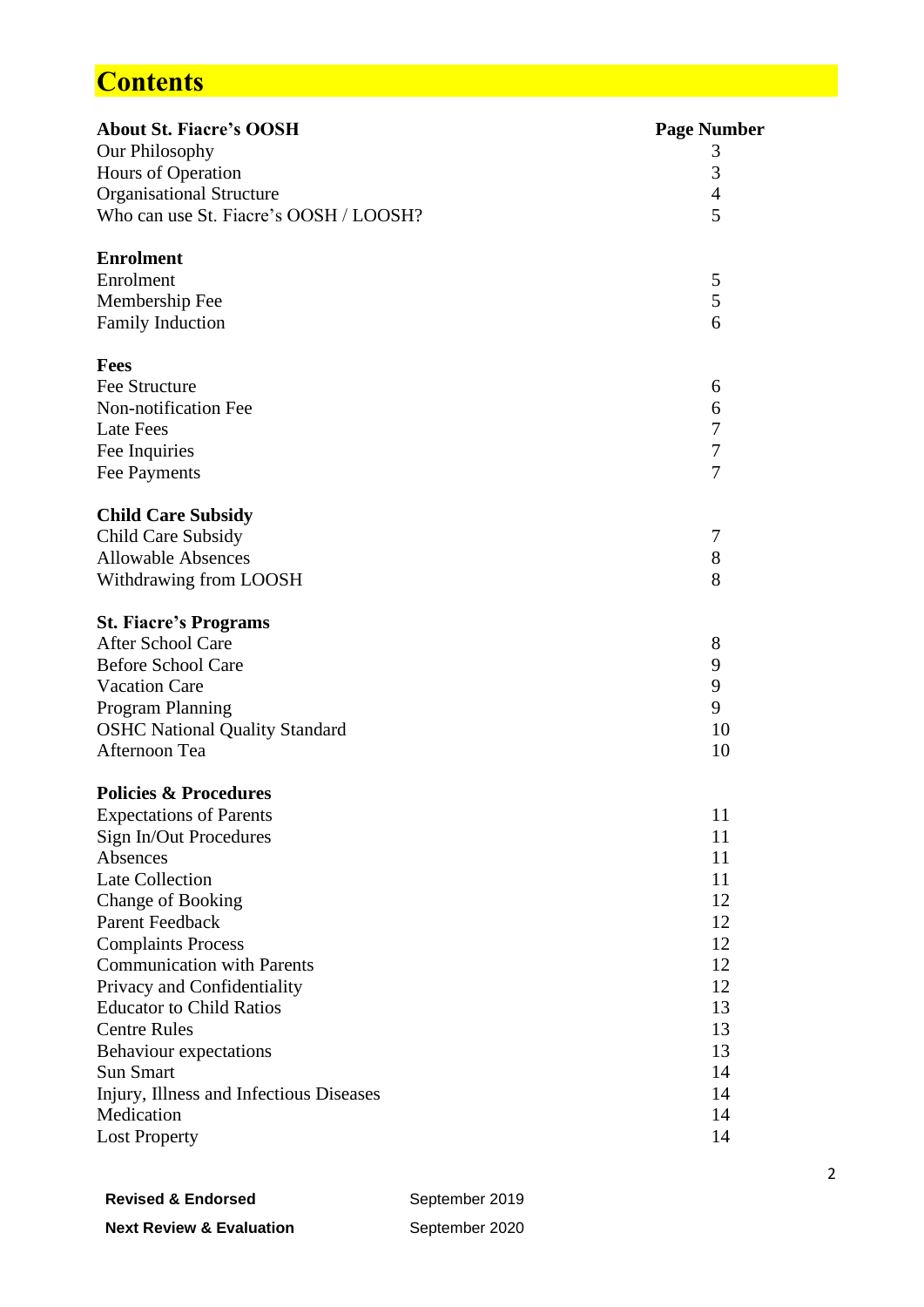# **About St. Fiacre's OOSH**

St. Fiacre's OOSH is a service operated by Leichhardt Out O School Hours Incorporated Association. St. Fiacre's OOSH provides after school care service on the St. Fiacre's Primary Catholic School grounds from Monday to Friday from 3pm to 6pm.

St. Fiacre's OOSH does not operate before school care and vacation care programs from St. Fiacre's school grounds. St Fiacre's children can enrol in before school care and vacation care programs at Leichhardt OOSH (Leichhardt Public School grounds). For more information on LOOSH programs, check out the [LOOSH Website.](https://www.loosh.org.au/)

St. Fiacre's OOSH is run by the St. Fiacre's Coordinator (Nominated Supervisor), under the direction of the LOOSH Parent Management Committee (Approved Provider).

#### **Our Philosophy**

Leichhardt Out Of School Hours (LOOSH) is a not for profit incorporated association, managed by its members and led by dedicated, professional educators. Its primary role is to provide a safe and nurturing environment for children which enables parents and carers to pursue work, study/training or other activities.

LOOSH is a professional and accredited service that strives to offer quality care in a child-focused environment.

At LOOSH we:

- Value the role of play. This is demonstrated through the wide variety of supervised recreational activities we offer that support learning and encourage children to express themselves and their opinions. Play helps the children to develop self-resilience and build self-esteem.
- Create a positive atmosphere that fosters the particular social, emotional, creative and physical development of middle childhood in primary school-aged children.
- Value equity and promote a fair and inclusive environment where all children, families and educators are treated as equal and valued individuals, and confidentiality is respected.
- Are inclusive of diversity, fostering awareness, respect, empathy and supporting the interaction between people with different cultural, religious and socio-economic backgrounds. We cater for the differences in age, physical and intellectual development and abilities of each child.
- Cater for the physical wellbeing of children by providing tasty and healthy food that adheres to the Australian Guide to Healthy Eating.
- Strive for continuous improvement and reflection through educator's professional development and training in order to provide the best quality care.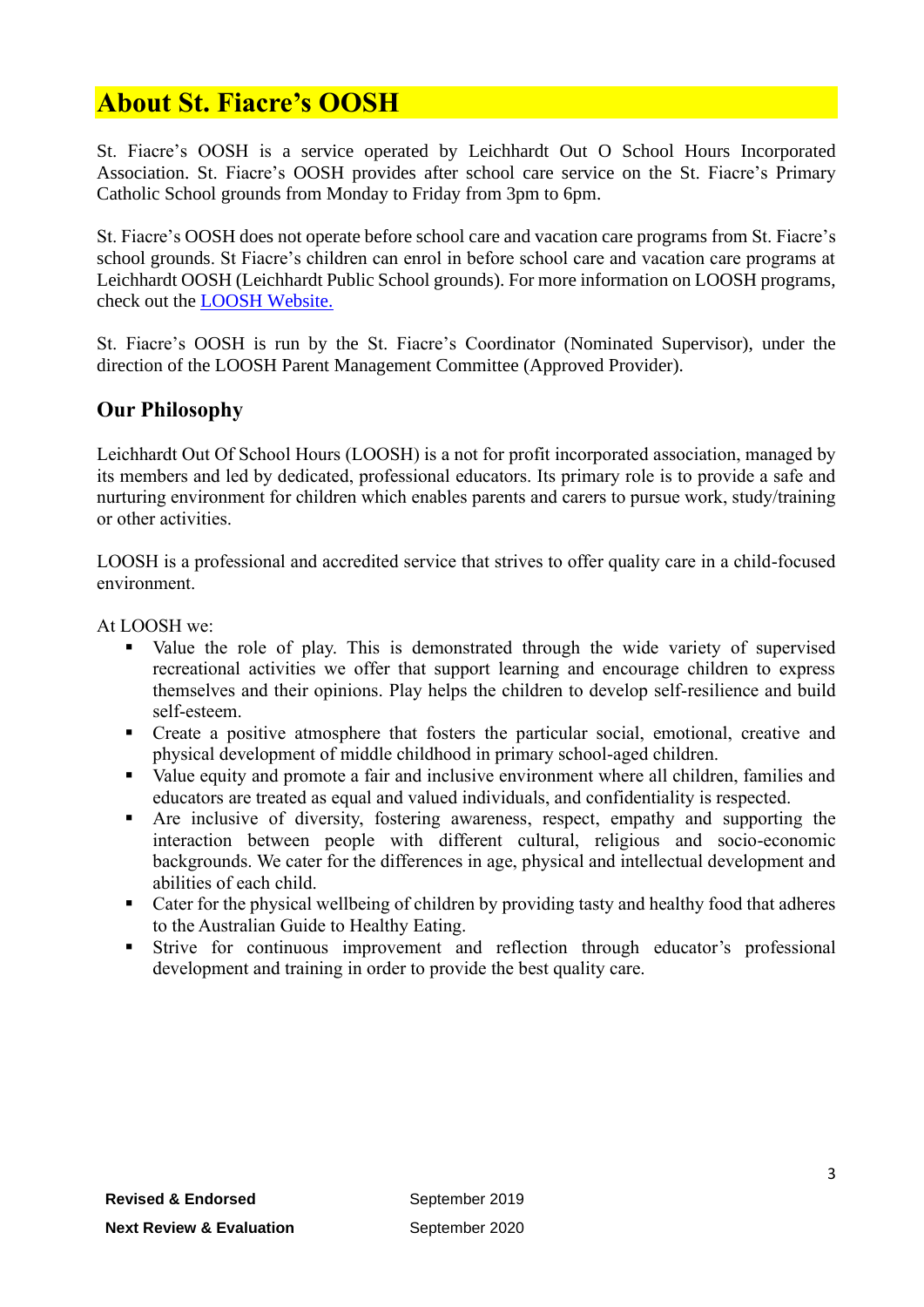#### **Hours of Operation**

**After School Care** - 3:00pm- 6:00pm (Provided by St. Fiacres OOSH at St. Fiacres Primary Catholic School grounds).

**Before School Care** - 7:00am- 9:00am (Provided by LOOSH at Leichhardt Public School grounds)

**Vacation Care & NSW DET**- 7:30am - 6:00pm (Provided by LOOSH at Leichhardt Public School grounds).

#### **LOOSH closes for 2 week each year over the Christmas/New year period.**

St. Fiacre's OOSH Coordinator and Educators can be reached during program hours on 0425 203 895 between 9am to 6pm. For enquiries, please email at stratifiacres $@$ loosh.org,au. If you are unable to contact St. Fiacre's Office, please contact Leichhardt OOSH at Leichhardt Public on 02 9569 8005. LOOSH office can be reached between 10am-6pm on 9569 8005.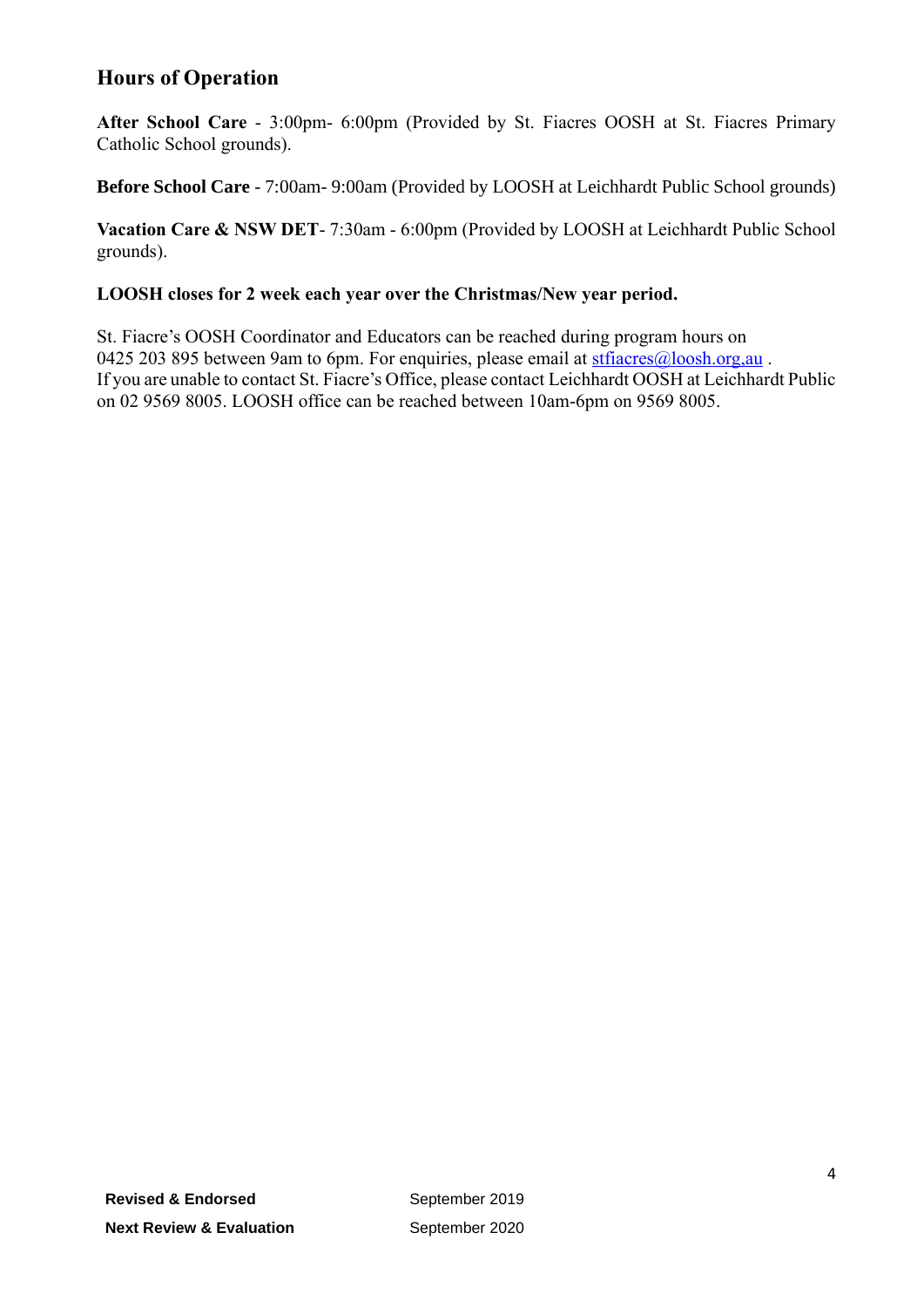#### **Organisational Structure**



Photo boards are located in each of the parent areas, displaying all our staff photo.

St. Fiacres OOSH/LOOSH is a parent managed, not-for-profit, incorporated childcare centre for school aged children, where membership is compulsory for users. As members of the association you are entitled to attend monthly meetings and the Annual General Meeting, held in March. Nonmembers are welcome to attend meetings but are ineligible to vote. This is your opportunity to influence the running of St. Fiacres OOSH/LOOSH and to participate in the organisation that supports your child.

For further information regarding programs offered or how to become further involved in the centre please contact the **St. Fiacre's OOSH Coordinator – [stfiacres@loosh.org.au.](mailto:stfiacres@loosh.org.au)**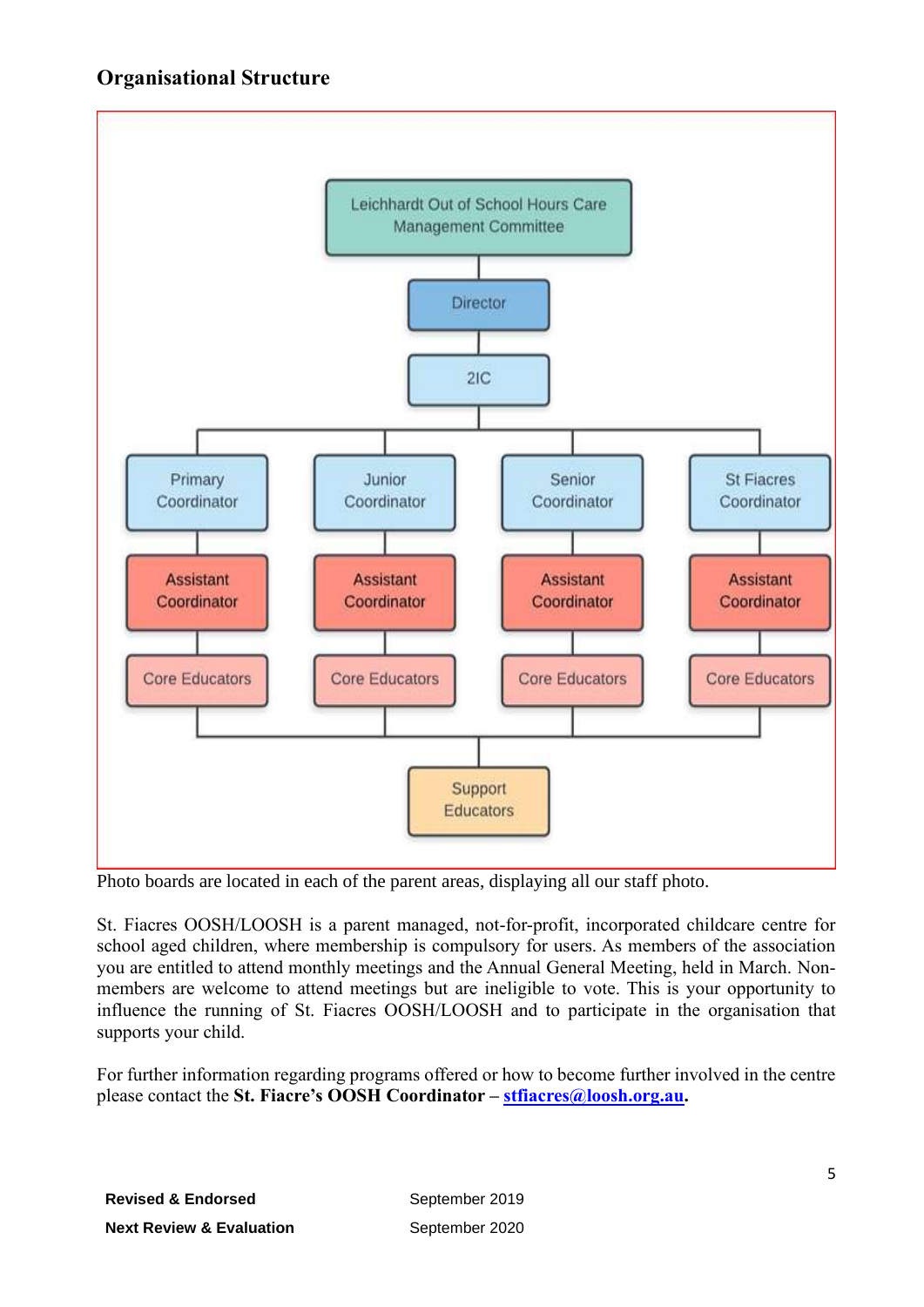#### **Who can use St. Fiacre's OOSH/LOOSH?**

- Any primary school aged child who lives or attends school in the Inner West LGA can attend LOOSH Vacation Care Programs. Before and After School Care programs are limited to children who attend Leichhardt Public or St. Fiacres Primary School.
- No family shall be denied access on the grounds of race, gender, culture, religion or ability, in accordance with the Anti-Discrimination Act 1977.
- Priority of access is given to children who:
	- Are at risk of harm
	- Are of Aboriginal or Torres Strait Islander descent
	- Are from culturally diverse backgrounds
	- Have a disability
	- Are from a low-income family
	- Are living in isolated circumstances
	- Are from single parent families
	- Are in families with two parents who work
- The service is accessible to children with special needs and their families. The number of available places for children with special needs is determined by government guidelines. An assessment process is necessary to determine if the centre is able to meet the individual needs of the child.

# **Enrolment**

#### **Enrolment**

An enrolment form must be completed online through My Family Lounge website and a consent form signed by a parent/guardian prior to children participating in our Before School, After School or Vacation Care programs. Consent must also be given in order for children to participate in any excursions. Parents are given login information to My Family Lounge so they can maintain up-todate contact information.

#### **Membership Fee**

An annual membership of \$10 per parent is required when registering for Before School Care, After School Care or Vacation care. All parents become members of the Incorporated Association upon enrolment.

#### **Family Induction**

All families are asked to read this family handbook upon registration and sign the consent form. While it is desirable that children visit the centre and meet educators prior to their first day, we recognise that this may not always be possible. St. Fiacres OOSH/LOOSH educators will participate in St. Fiacres Catholic Primary School sessions for new kindy families and /or enrolment information will be passed on during the school registration process. Children will undergo an induction on their first day in care.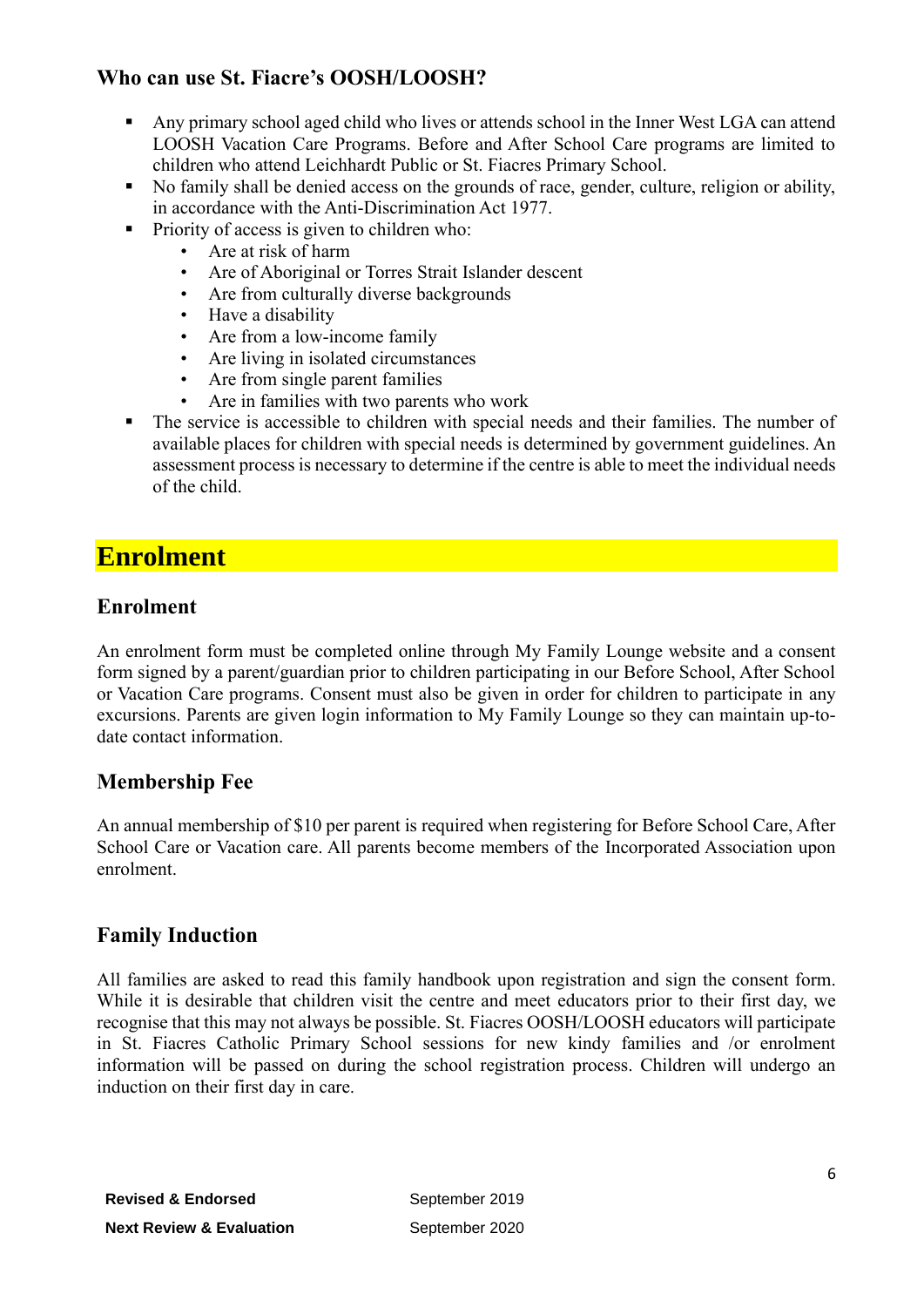#### **Fee Structure**

| <b>Session</b>    | <b>Session</b> | Fee type  | <b>Permanent rate</b> | <b>Casual rate</b> | <b>Session</b> |
|-------------------|----------------|-----------|-----------------------|--------------------|----------------|
| description       | length         |           |                       |                    | Length         |
| Before School     | $7-9am$        | Flat rate | \$16.20               | \$18.20            | 2 Hours        |
| Care              | (2 hours)      |           |                       |                    |                |
| After school care | $3-6$ pm       | Flat rate | \$24.30               | \$26.30            | 3 Hours        |
|                   | (3 hours)      |           |                       |                    |                |
| Vacation care     | $7:30$ am -    | Flat rate | n/a                   | \$56 base rate     | 10.5 Hours     |
|                   | 6pm (10.5)     |           |                       | plus cost of       |                |
|                   | hours)         |           |                       | activities*        |                |

\*Refer to Vacation Care Package, released 4 weeks before each holiday period for up-to-date fee information located on LOOSH website [http://www.loosh.org.au](http://www.loosh.org.au/) .

Payment of fees is not required for Public Holidays. The centre will be closed on all Public Holidays. Management reserves the right to decide if the centre will be open on any given pupil free day or teacher's strike day. Families will be provided with advanced notice of the centre's decision.

The Parent Management Committee reserves the right to raise fees in order to cover costs. Fees will be reviewed by the committee every 6 months. A minimum of two weeks period notice will be given in the event of a fee increase.

#### **Non-notification Fee**

Parents are required to notify absences through the My family lounge portal before 3pm. If parents are unable to use the online system, they must notify the centre in writing if their child will be absent from St. Fiacre's OOSH by sending email to stratifiacres@loosh.org.au.

Additional collectors can be authorised by add in the person information on My family lounge or in writing by sending email to  $stfaces@loosh.org.au$ .

Parents who fail to give notice will be charged a \$10 non-notification fee.

**The school does not pass on absentee information to us. Please notify us if your child is absent from school.** Payment will be required for permanently booked days, even if your child does not attend.

#### **Late Collection Fees**

Children are to be picked up promptly by 6:00pm. Failure to do so will incur a late fee of \$2.00 per child per minute. (*See A. 5.3.9 Late Collection Fee policy on LOOSH Website).*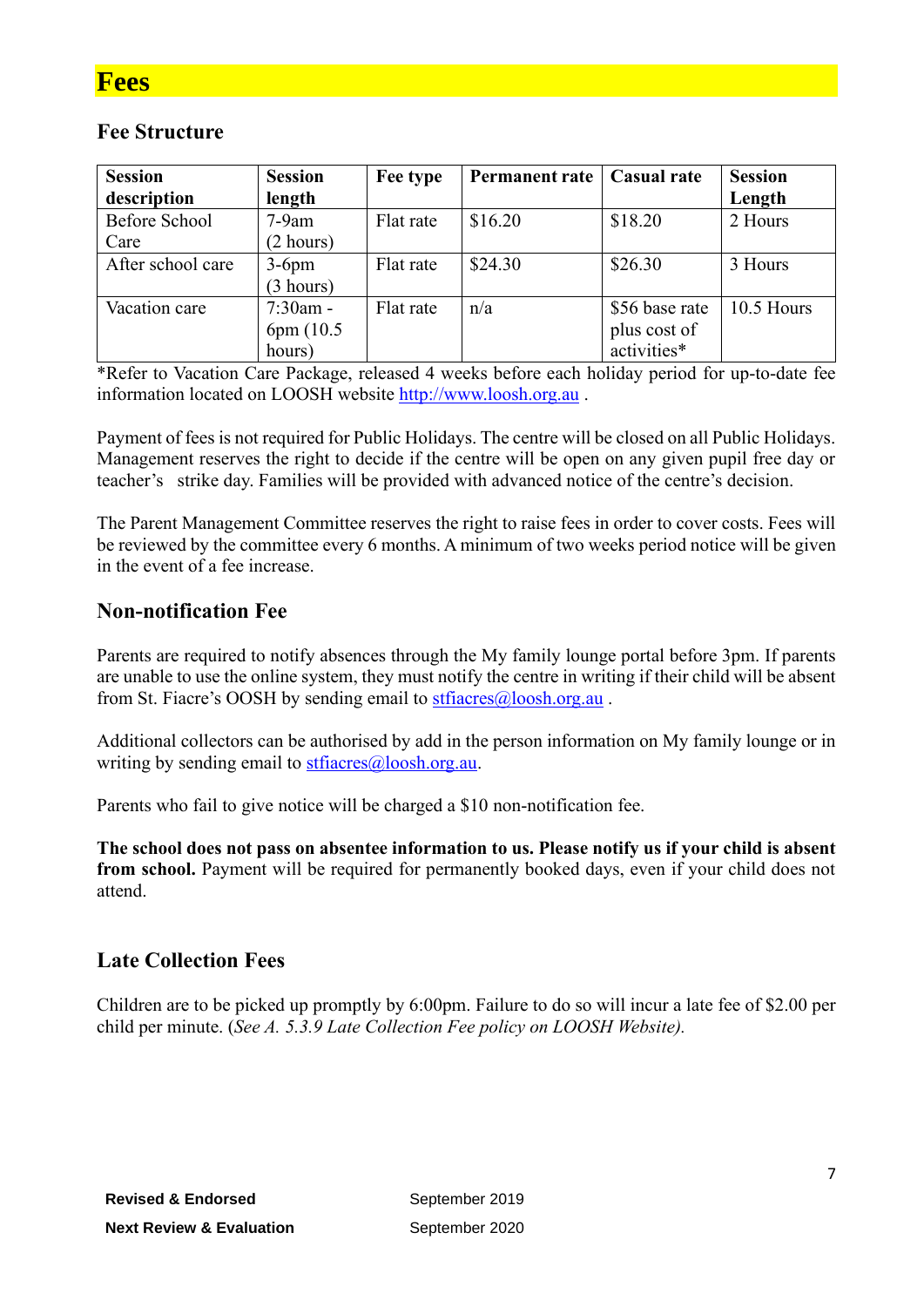#### **Fee Inquiries**

Current account information is available through the My Family Lounge using the login information provided on enrolment. Should you have questions about your fees please email or call St. Fiacre's OOSH during office hours.

#### **Fee Payments**

Fees are direct debited each Thursday for the fees charged that week. Parents are expected to pay for all permanently booked days, regardless of attendance. Booked days cannot be swapped. All changes to permanent days must be put in writing and 2 weeks' notice is required to change a booking without penalty.

Direct debit is the only method of payment available for families using before, after school and vacation care. Casual bookings will be billed according to the weekly direct debit structure. If you have questions about your invoice, please email St. Fiacre's OOSH office on stracres@loosh.org.au. Receipts will be emailed to families at the end of each term.

Families will be notified immediately by email if their direct debit is not honored. 2 weeks will be given to change account details and pay the outstanding amount. Should payment not be received, children will be withdrawn from the program. Outstanding accounts are handed over to a debt collection agency. All additional costs relating to this will be incurred by the family as per the LOOSH Fee Payment Policy (available on the LOOSH websit[e www.loosh.org.au](http://www.loosh.org.au/) under the policies banner.

# **Child Care Subsidy**

#### **Child Care Subsidy**

Child Care Subsidy (CCS) can reduce the fees paid by families. Families whose children attend childcare at registered and accredited centres may be entitled to CCS. CCS is available to eligible families in LOOSH's Before School, After School and Vacation Care programs**.** You will need to provide us with accurate parent and child date of birth and Customer Reference Numbers (CRN) in order for us to pass your usage on to Centrelink. Eligibility is linked to Immunisation under the No [Jab No Pay p](https://www.humanservices.gov.au/organisations/about-us/budget/budget-2017-18/families/supporting-no-jab-no-pay-healthy-start-school-new-compliance-arrangements)rogram.

For more information about how to claim the Child Care Subsidy contact the Family Assistance Office on 13 61 50 or visit [Human Services](https://www.humanservices.gov.au/individuals/services/centrelink/child-care-subsidy) website.

| Before School Care             | $1-6PX-3509$ |
|--------------------------------|--------------|
| St. Fiacre's After School Care | 1-E2JKH      |
| Vacation Care                  | $1-6PX-4393$ |

#### **Allowable Absences**

Each child receiving CCS is allowed 42 absences per financial year. Once the child has been absent for 42 days, the parent must pay the full fee for every subsequent session that the child is absent as Child Care Subsidy no longer applies. A doctor's certificate must be supplied if a child is sick and you wish for it to be recorded as an allowable sick day. All care (allowable or otherwise) must be paid for in full.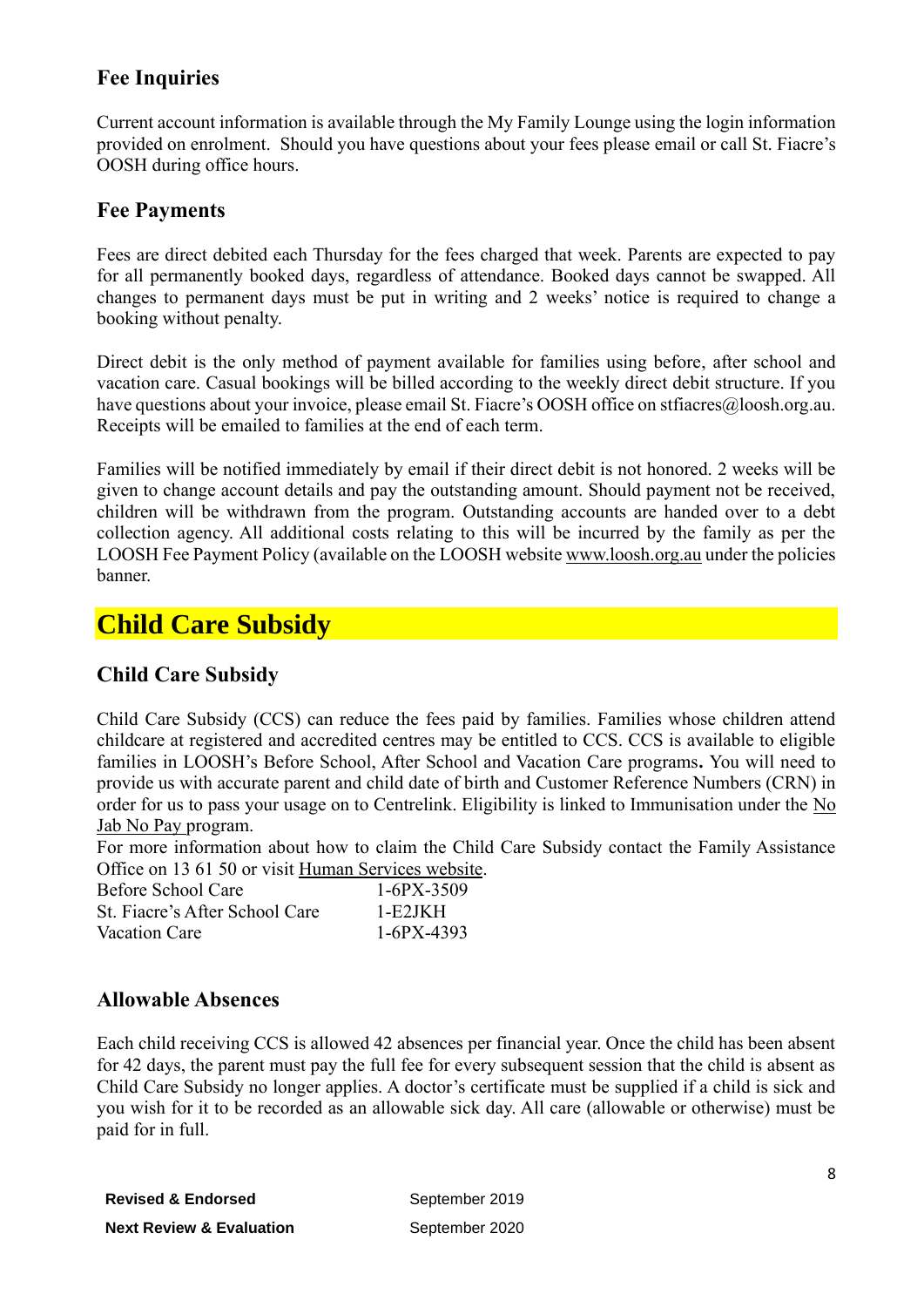#### **Withdrawing from LOOSH**

2 weeks' notice is required to withdraw a child from St. Fiacre's OOSH/LOOSH. CCS will not be paid for any missed sessions in the 2-week notice period if a child is absent on the last scheduled day of care, full fees will be applied.

## **St. Fiacre's OOSH Program**

#### **After School Care (St. Fiacre's School Grounds)**

After school care is licenced for 68 children per afternoon, divided into 2 programs.

Juniors (kindy, year 1 and year 2) and Seniors (years 3 to 6).

Each program has a team of educators who set up indoor and outdoor programs targeted at their specific age group.

| <b>After School Care Routine</b> |                                                                                                       |  |  |
|----------------------------------|-------------------------------------------------------------------------------------------------------|--|--|
| $3:10 \text{ pm}$                | Educators collect children from school assembly.                                                      |  |  |
| $3:20 \text{ pm}$                | Afternoon tea is served (Menu available on Kinderloop)                                                |  |  |
| $3:30 \text{ pm}$                | Outdoor activities start. Activities include sport, games, playground, dance and garden.              |  |  |
|                                  | Indoor activities start at level 3. Activities include, craft, sewing, indoor games, dress up, dance. |  |  |
| $5:00 \text{pm}$                 | Head Count                                                                                            |  |  |
| $6:00 \text{ pm}$                | All children should be signed out. Centre closes                                                      |  |  |
|                                  |                                                                                                       |  |  |

**St. Fiacre's OOSH does not provide before school care and vacation care programs on St. Fiacre's Primary Catholic School grounds. These services are provided by LOOSH at Leichhardt Public School grounds depending on availability. For information on LOOSH programs visit www.loosh.org.au.**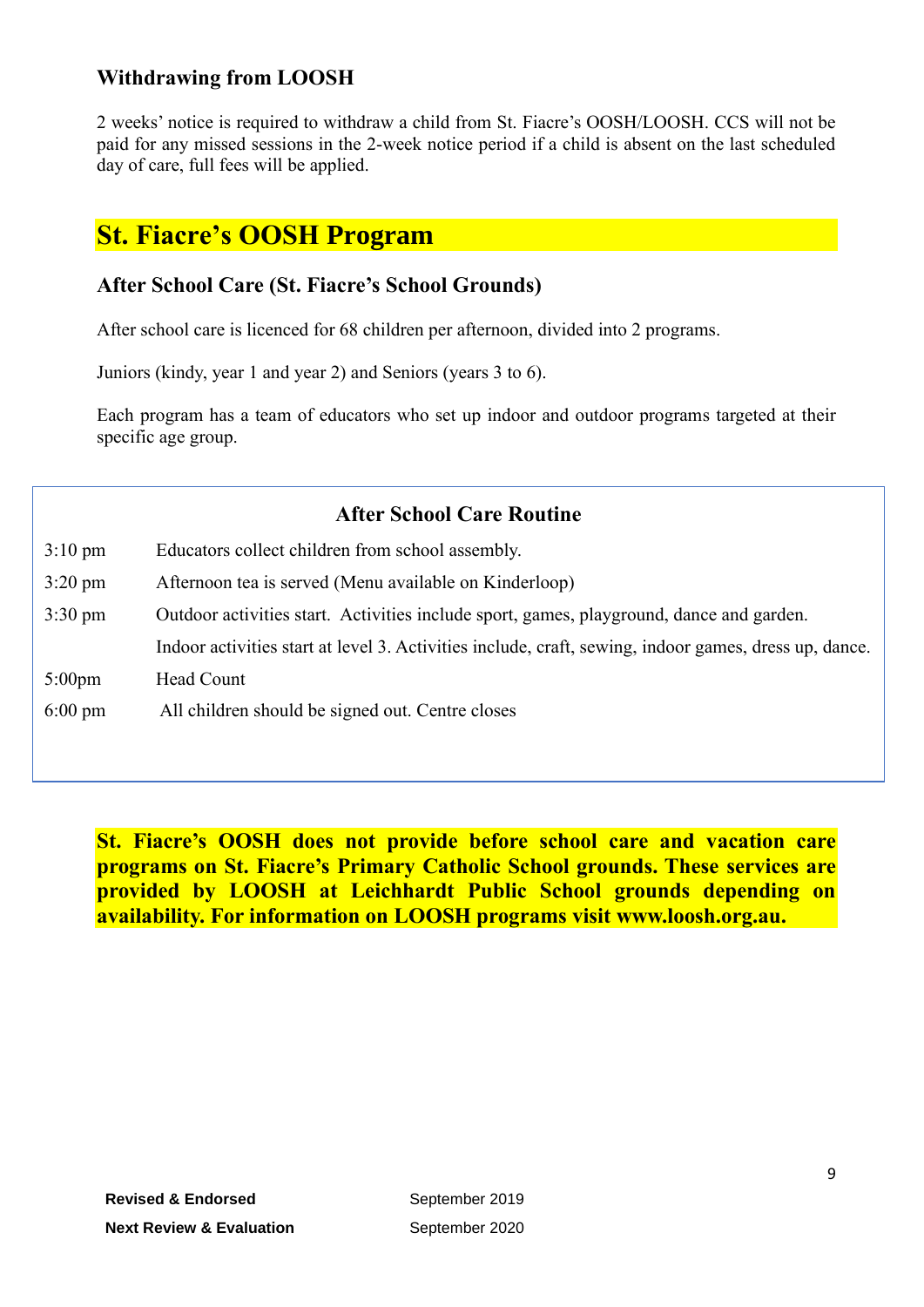#### **Before School Care (Leichhardt Public School grounds)**

Before School Care is licenced for 120 children per morning, who are divided into 2 programs.

K-2 children are supervised in E block and on the soft fall, children from years 3-6 are supervised in Block C and on the asphalt and soft fall.

Breakfast is served from 7.30-8.30am and includes a variety of cereals, toast and spreads, milk and yoghurt. Craft is organised each morning depending on children's interests and feedback. Often craft will be held in each program's respective inside space, based on their age and abilities, but sometimes will be combined, or conducted outside.

|                   | <b>Before School Care Routine</b>                |
|-------------------|--------------------------------------------------|
| 7:00am            | Centre is opened                                 |
|                   | Children can be signed in                        |
| $7:30 \text{ am}$ | Breakfast is available and outside               |
|                   | supervision begins                               |
|                   | 8:15am St. Fiacres children are walked to school |
|                   |                                                  |
|                   |                                                  |
|                   |                                                  |

St. Fiacre's children will be walked by a staff to the school. A consent form is required by parents authorising this procedure.

#### **Vacation Care (Leichhardt Public School Grounds)**

Vacation care is licenced for 90 children per day and based out of block C. Vac care consists of incentre and excursion days. Vac care programs are released 4 weeks before the holidays and are booked through My Family Lounge.

Incentre days (Tuesdays and Thursdays) the children stay at the centre and have a variety of activities to choose from based on the theme for that day. Incentre days usually have an incursion, examples of past incursions include, music and drama workshops, go karts, 9D cinema, sporting providers, magicians, planetarium, reptile shows, kindy farms etc.

Excursion days (Mondays, Wednesdays and Fridays) the children are split into juniors  $(K - year 2)$ and Seniors (year  $3 - 6$ ). For some excursions all children will go to the same venue, for others the seniors and juniors will go to different venues to enjoy age appropriate activities. Past excursions have included swimming, laser tag, zoos, national parks, play centres, farms, Ju jitsu and sailing.

#### **Program Planning**

In addition to supervised outdoor play and free play with St. Fiacre's OOSH/LOOSH games and resources, we run structured activities within the program. Children's profiled interests, child /parent feedback and suggestions, provide educators with ideas. The St. Fiacre's OOSH/LOOSH educators meet weekly to plan activities and experiences for the children as well as to evaluate the previous week's program.

St. Fiacre's OOSH/LOOSH aim to provide a range of craft, cooking and construction activities to meet the specific needs of school-aged children. As a choice-based program, educators encourage children to find an activity they would like to participate in and support them in creating activities for themselves and other children. Program plans specific to each program can be located in each of the parent areas and available for families through Kinderloop (Kinderloop is the device application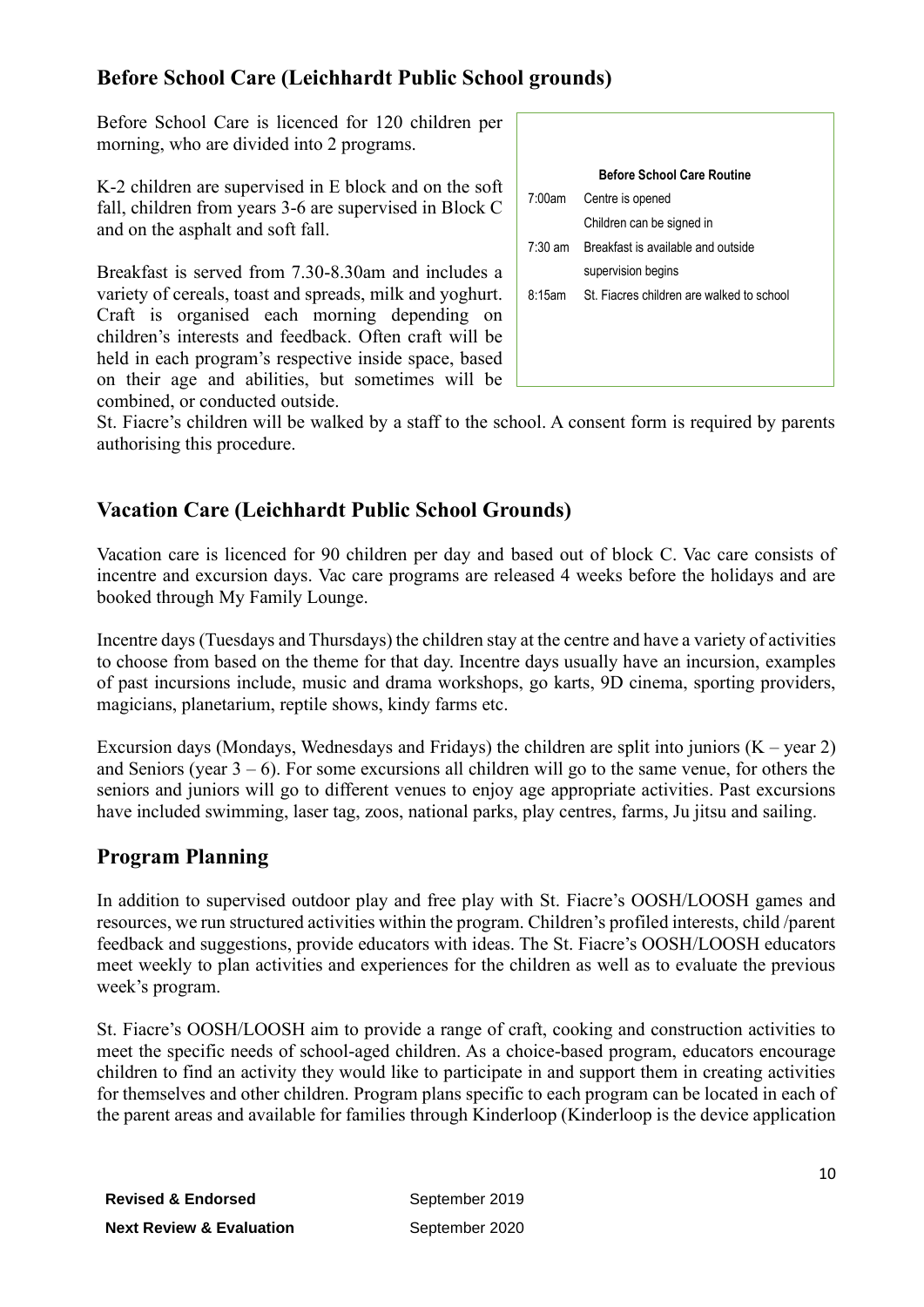that connects families and childhood educators through real an online portal, where parents can see our menu and activities during the day).

Homework support & tutoring is not part of the LOOSH/ST. Fiacre's program. However, understanding the time constraints that busy parents have, an area can provided to allow children to do their homework.

The viewing of videos is limited in the centre. Videos will be part of a varied program that strives to meet the developmental needs of school-aged children.

We love getting new ideas & suggestions for things your child would like to do at our service. Please discuss your ideas with St. Fiacre's OOSH/LOOSH educators.

#### **OSHC National Quality Standard**

The Department of Early Childhood Education and Care' "*My Time, Our Place- A Framework for School Age Care in Australia"* was released in 2011 and the ECECD assess services using the National Quality Framework over seven quality areas:

- Educational program and practice
- Children's health and safety
- Physical environment
- staffing arrangements
- Relationships with children
- Collaborative partnerships with families and communities
- Leadership and service management

ST. Fiacre's was assessed as Meeting the Standard in December 2015. LOOSH was assessed as Exceeding the Standard in January 2017. Educators develop an annual Quality Improvement Plan which are used to set individual & team goals.

The LOOSH Management Committee works to develop strategies to engage parents and children in the Quality Assurance process.

#### **Afternoon Tea**

Educators will encourage healthy and hygienic eating habits while with the children in line with the Healthy Eating Guidelines. Afternoon tea are offered to the children as part of after school care. Weekly menus are posted in each program area for parents & children to view and it is also available on Kinderloop. Fresh fruit or vegetables are always offered as part of afternoon tea. Fresh drinking water will be available at all times. Parents are encouraged to share family and multicultural values, ideas and recipes. Consideration of children's individual requirements and consideration to allergies will be given during menu planning.

Leichhardt OOSH provides breakfast for before school care from 7:30am to 8:30am.

During vacation care, parents will be asked to ensure their child has had breakfast prior to arriving and provide their child's lunch and drinks, unless otherwise stated on the program. Fruit will be served each afternoon during vacation care. We ask parents to respect LOOSH 's aims to be a nutfree environment when packing food for their child.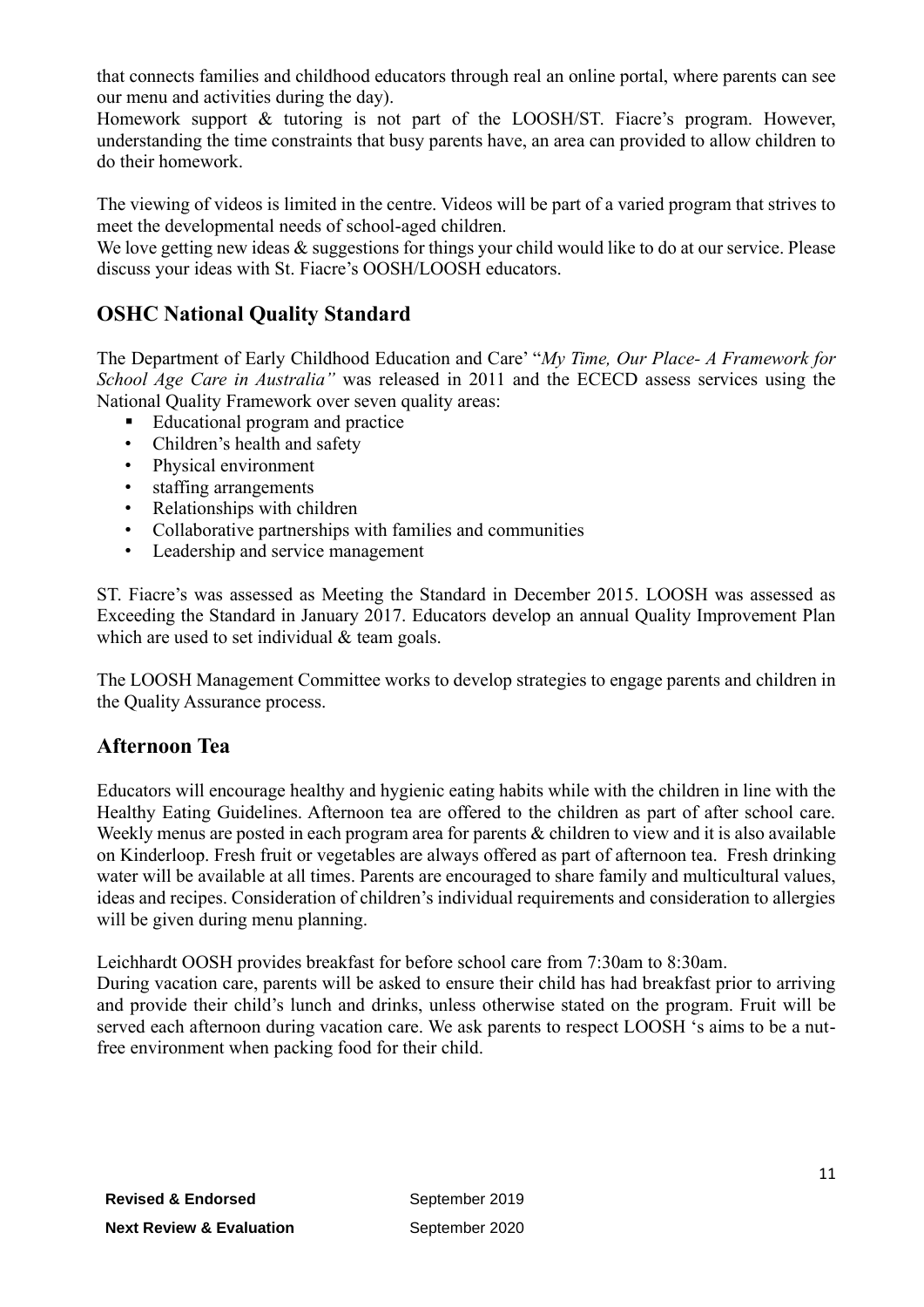# **Policies & Procedures**

#### **Expectations of Parents**

Parents are expected to be familiar with the procedures outlined in this handbook. They are encouraged to raise any concerns they may have with the Director  $(director@loosh.org.au)$  or a committee member, as soon as possible. A list of parent management committee members are posted in the centre and also on Kinderloop) – parent committee confidential email address: [leichhardtoosh@live.com.](mailto:leichhardtoosh@live.com)

Parents are expected to communicate all relevant information regarding their child, including up-todate contact details and medical information. A copy of LOOSH's Policies & Procedures Manual is kept in the office and is available online at [www.loosh.org.au.](http://www.loosh.org.au/)

#### **Sign In/Out Procedures**

Parents, guardians and tutors are required to enter the centre and sign their child in and out for before school, after school, and/or vacation care. Parents who do not meet this requirement are jeopardising their childcare spot. Children will only be released to people nominated by parents in the enrolment form online (my family lounge website) or in writing by a parent or guardian through emailing to [stfiacres@loosh.org.au.](mailto:stfiacres@loosh.org.au) It is important that you let us know when someone different will be picking up your child to ensure children safety. Children are not to leave the centre unaccompanied. Children can only leave the center after being sign out in the online system (Kiosk). Digital sign in & out kiosks are located on iPads in each parent area. Sign in/out records are used for CCS reporting and safety purposes. Sign in/out sheets are also used during evacuations as a record of children who are on the site at the time.

Parents are required to provide written consent for all of their child's special arrangements (band, tutoring, dance, etc.) that take place during the time they are in St. Fiacre's OOSH/LOOSH care. Tutors will sign children out of and back into our care according to these arrangements.

#### **Absences**

Parents are asked to please notify the centre in advance before 3pm, if their child will not be attending a booked session. Parents who fail to give notice will be charged a \$10 search fee per family. **The school does not pass on absentee information to us. Please notify us if your child is absent from school.** Payment will be required for permanently booked days, even if your child does not attend.

#### **Late Collection**

Children are to be picked up promptly by 6:00pm. Failure to do so will incur the late fees outlined in Section A.5.3.9 of LOOSH policy and procedures. Parents who are late on a regular basis may forfeit their child's position in the program.

If you are running late please make a courtesy call to the centre to inform educators and your child of the estimated time of your arrival.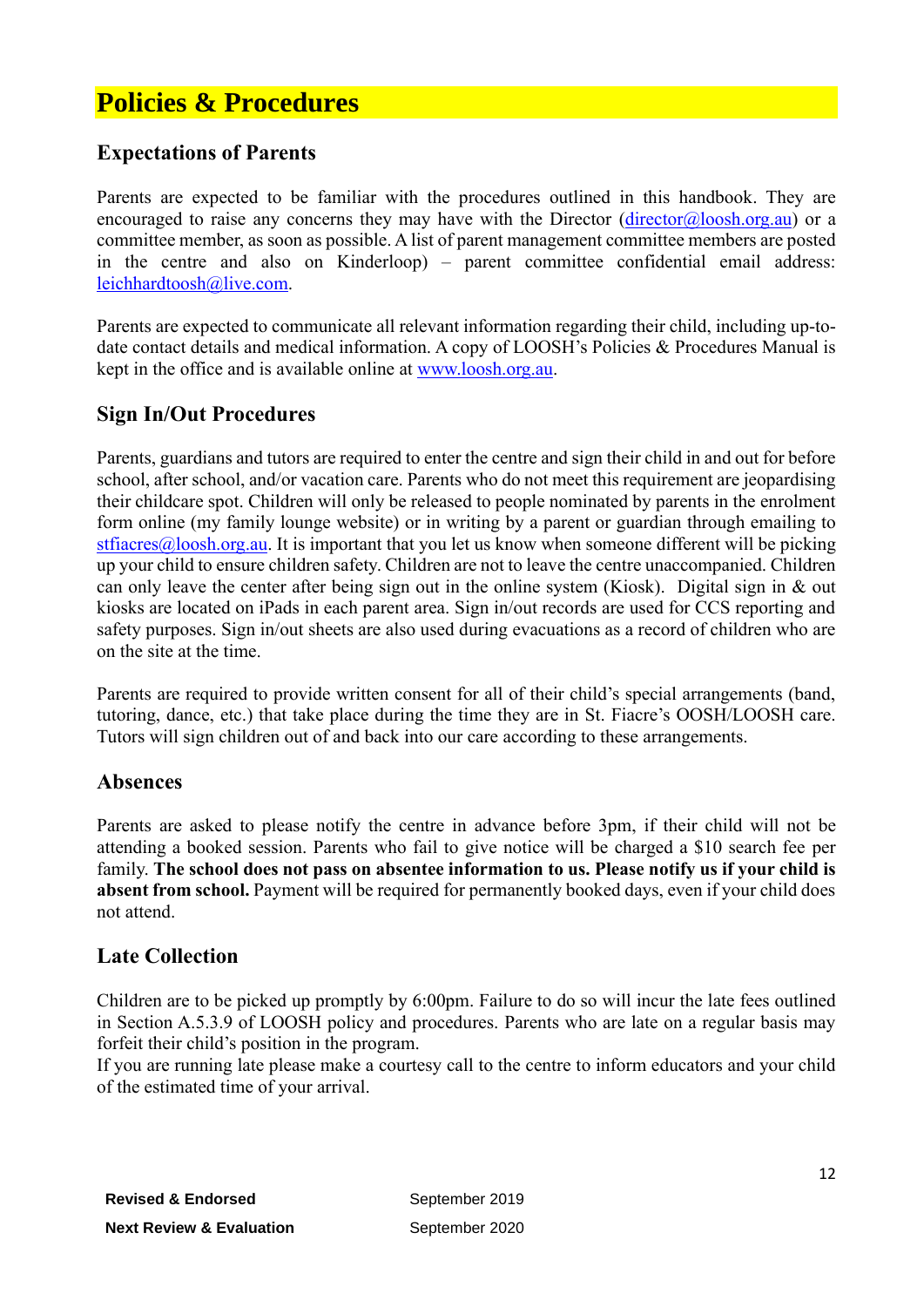If a child has not been collected by 6:10pm, educators will attempt to contact a parent/ guardian or emergency contact. If these contacts cannot be reached and/or alternate arrangements have not been communicated to the educators by 6:30pm, St. Fiacre's OOSH/LOOSH will contact the Department of Early Childhood Education and Care for further advice and action.

#### **NOTE: It is important to keep all contact numbers up to date in case of an emergency.**

#### **Change of booking**

When requiring a change to permanent booked days, parents are asked to complete the Request for Change of booking online or notify us by email. Families failing to provide 2 weeks' notice will be charged for the permanently booked days for the 2 weeks following the child's last day in the program.

Requests for additional days are dependent on the availability of spots. Booked days cannot be "swapped" for other days. Additional casual days can be requested at any time but will depend on casual available spots.

#### **Parent Feedback**

Feedback from and consultation with parents is an important aspect of quality improvement and service evaluation. Parents will be asked to complete surveys and questionnaires relating to the programs or participate in parent information sessions. Please feel free to give feedback at anytime using the emails below.

#### **Complaints Process**

At LOOSH we are always aiming to serve you better. We hope that parents will feel comfortable sharing any issues or concerns they have with regard to the centre without fearing negative consequences. Parents may raise issues verbally or in writing with the Director or Management Committee at any time.

Director Email: [director@loosh.org.au](mailto:director@loosh.org.au) Management Committee Email: [leichhardtoosh@live.com](mailto:leichhardtoosh@live.com)

#### **Communication with Parents**

Every effort will be made to connect with parents face to face to pass along any important information about the centre and/or your child. Where this is not possible, we will use the following tools to communicate with parents.

- **Sign in/out Kiosk.** Messages and notifications are left via the kiosk at sign in/out.
- **EXECUTE:** Newsletters. Our newsletter is published at the beginning of each term. We hope you will take the opportunity to read it, as it contains information about your child's care and our LOOSH community.
- **Parent Committee Meeting Minutes.** While we hope you will consider joining the Parent Committee, we recognise that not all parents can make the monthly meetings. The minutes of each meeting are kept in a folder in the office and are available for parents to review.

| <b>Revised &amp; Endorsed</b>       | September 2019 |
|-------------------------------------|----------------|
| <b>Next Review &amp; Evaluation</b> | September 2020 |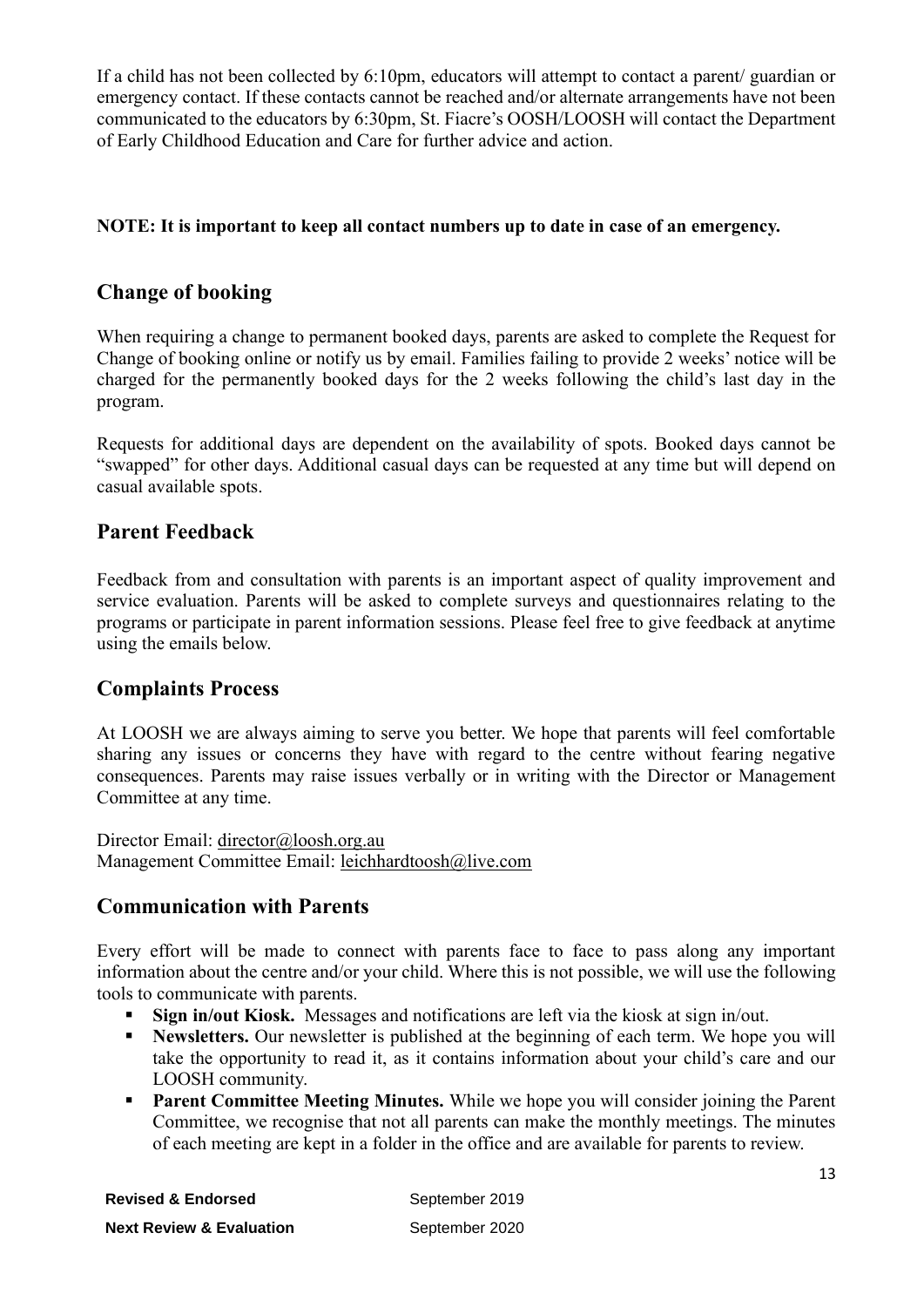- **Email.** In order to reduce our impact on the environment, if you have provided us with an email address, we will use this as the primary means of sending you program information and updates.
- **Social Media.** We encourage you to follow us on [Facebook](https://www.facebook.com/leichhardt.oosh)
- **EXIM** [Kinderloop](https://app.kinderloop.com/login/auth). NEW in 2019. By logging into your Kinderloop account you will be able to access photos and journals of your child's care experience.

#### **Privacy & Confidentiality**

St. Fiacre's OOSH/LOOSH recognises that everyone has the right to privacy and confidentiality, and the right to be treated with dignity.

St. Fiacre's OOSH/LOOSH will gather and maintain only the information about children and families that is necessary for the provision of services and to fulfil funding and reporting requirements. We will ensure that all personal details are kept confidential and will only disclose information with the families' permission. Only the information necessary for the processing of CCS will be forwarded to Centrelink.

All communications about your child will be kept as confidential as possible. For this reason, the Director/Coordinator may ask you into the office to ensure privacy. You may also be asked to return at a quieter time to discuss issues of importance.

#### **Educator to Child Ratios**

The centre operates with appropriate educator to child ratios of 1:15 at the centre, 1:8 on excursions and 1:5 while swimming. Experienced and/or qualified supervisors and educators are employed to provide quality care for the children. Educators are committed to programming and implementing a variety of activities that facilitate fun and discovery in a safe and caring environment. We believe that the child to educators' ratio is an important factor in determining the quality of care that we provide. We aim to maintain positive educators, child and parent interactions and quality and safe care by ensuring that we meet the minimum standards outlined in the regulations for the National Quality Framework. Staffing Arrangements are posted in each program area. The service complies with the Working With Children Check as required by the Commission for Children and Young People.

#### **Centre Rules**

Centre rules are revised by educators and children at the start of each school year. Behavioural guidelines focus on respecting ourselves, each other and the LOOSH/ST. Fiacre's OOSH environment. Children are encouraged to follow the rules and accept responsibility for their behaviour. Logical and natural consequences will be given to children in the program when St. Fiacre's OOSH/LOOSH rules are broken. Behavioural issues will be discussed with parents when they are ongoing or of a serious nature. It is expected that St. Fiacre's OOSH/LOOSH children follow Leichhardt Public School and St. Fiacres Primary School rules while they are at St. Fiacre's OOSH/LOOSH.